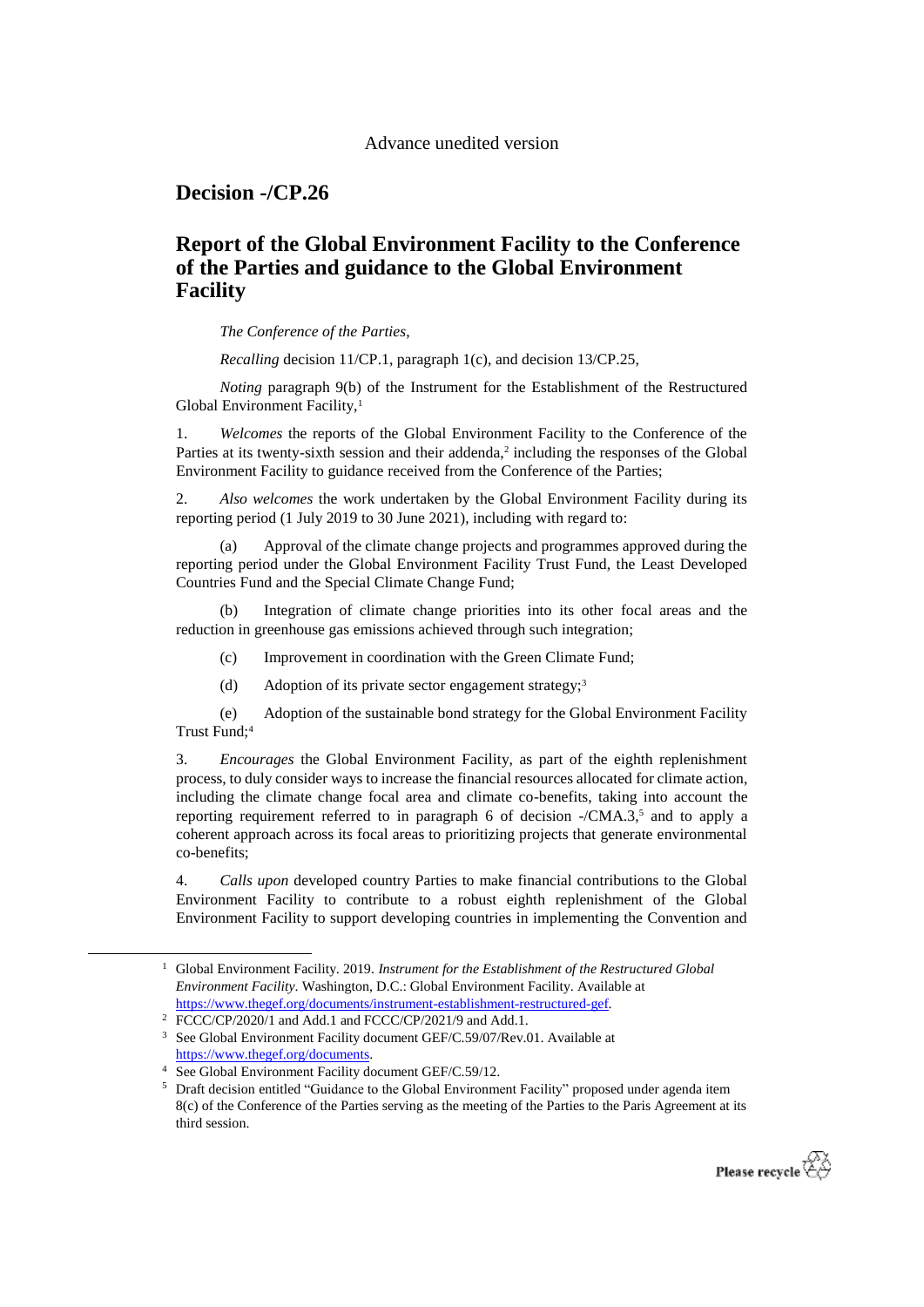*encourages* additional voluntary financial contributions to the eighth replenishment of the Global Environment Facility;

5. *Takes note* of ongoing discussions on the eighth replenishment process regarding its allocation policies under the System for Transparent Allocation of Resources and *invites* the Global Environment Facility to duly consider the needs and priorities of developing country Parties when allocating resources to developing country Parties;

6. *Takes note* of the ongoing work of the Global Environment Facility in monitoring the concentration and geographical and thematic coverage, as well as the effectiveness, efficiency and engagement, of the Global Environment Facility Partnership and *encourages* the Global Environment Facility to consider ways to enhance participation of additional national and regional entities from developing country Parties in the Partnership, including by allowing them to serve as executing agencies, as appropriate;

7. *Requests* the Global Environment Facility to consider ways to further enhance the role of national agencies and civil society organizations as executing agencies in order to enhance country ownership of projects and programmes funded by the Global Environment Facility and prevent implementing agencies from serving simultaneously as executing agencies;

8. *Welcomes with appreciation* the contributions made by developed country Parties to the Least Developed Countries Fund, amounting to USD 605.3 million, and *encourages* additional voluntary financial contributions to the Fund and the Special Climate Change Fund to support adaptation and technology transfer;

9. *Requests* the Global Environment Facility, as an operating entity of the Financial Mechanism of the Convention entrusted with the operation of the Special Climate Change Fund, to continue to assist developing country Parties in accessing resources in an efficient manner;

10. *Calls upon* the Global Environment Facility to continue to improve the governance framework for its agencies and the standards to which the implementing partners are accountable;

11. *Takes note* that financial resources allocated for the non-grant instrument under the seventh replenishment of the Global Environment Facility increased to USD 136 million from USD 110 million under the sixth replenishment and *encourages* the Global Environment Facility, during its discussions on the instrument under the eighth replenishment, to continue to take into account needs and priorities of developing countries, as well as their different national circumstances;

12. *Requests* the Global Environment Facility to consider updating its policy on gender equality to include protection against discrimination;

13. *Recognizes* that the Global Environment Facility does not impose minimum thresholds and/or specific types or sources of co-financing or investment mobilized in its review of individual projects and programmes; 6

14. *Encourages* the Global Environment Facility to reinforce its efforts to engage with and mobilize resources from the private sector under its eighth replenishment;

15. *Takes note* of ongoing discussions within the Global Environment Facility concerning the Small Grants Programme under the eighth replenishment and *invites* the Global Environment Facility to consider increasing the funding ceiling per project to provide adequate financial and technical support to communities and civil society organizations;

1

<sup>6</sup> Global Environment Facility document GEF/C.54/10/Rev.01, annex I, para. 5.